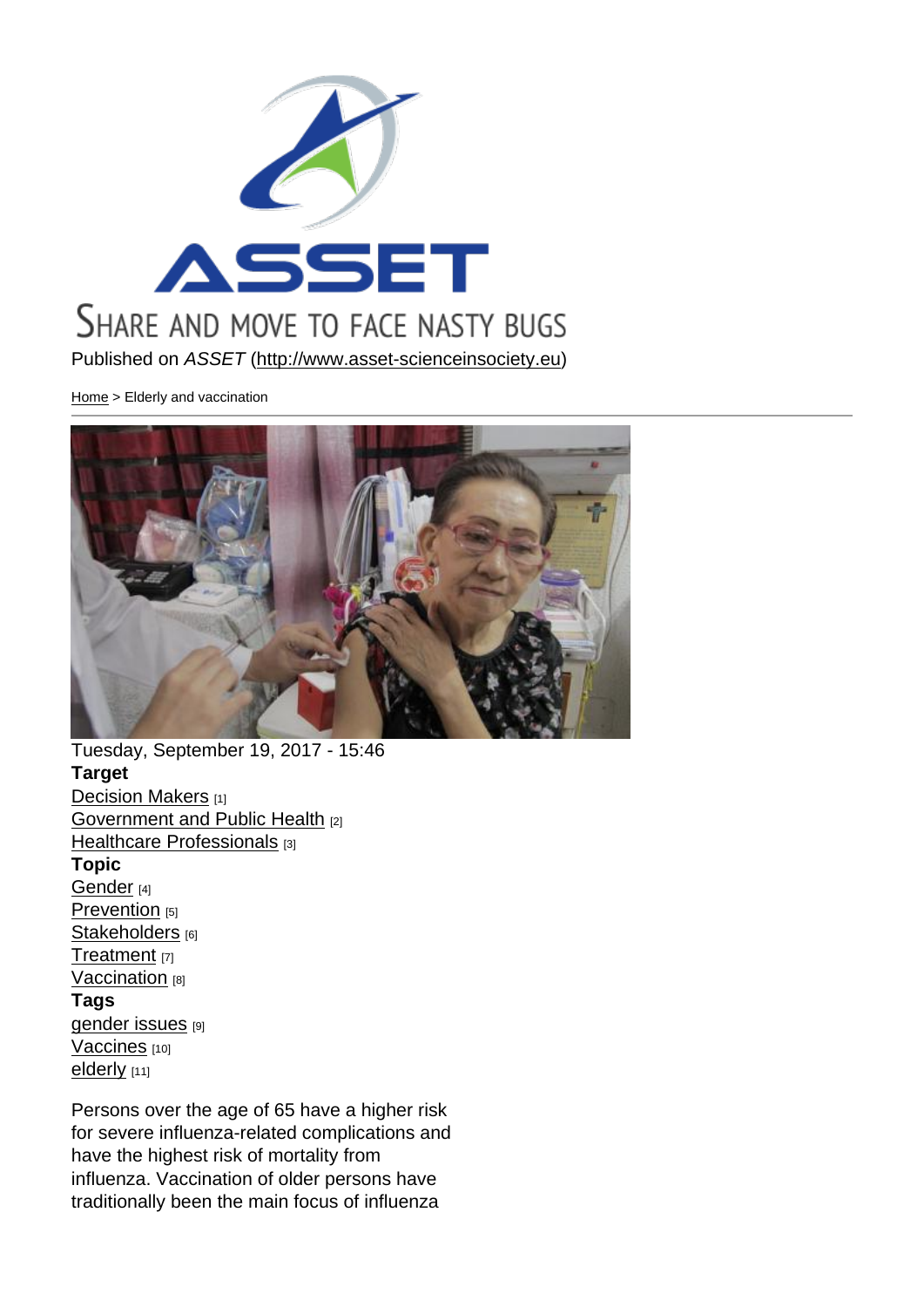vaccine policy, and while vaccines are not as efficient in this population as in younger adults, it still remains the most effective public health tool to protect against influenza (WHO 2012). Vaccination recommendations vary slightly between countries in Europe, however almost all cover older people as a specific target group (Endrich et al 2009).

Among the over-65 group, those aged 75 years and over were more likely to vaccinate against influenza than those aged 65 to 74 years (Nagata et al 2011). Older people who suffer from a chronic disease or use medical services more frequently are more likely to get vaccinated (ECDC 2013). Women live longer than men, and women?s life expectancy has increased faster than that of men (Keskinoglu et al 2007). The increased frailness that comes with old age and the increase in ill health is thus a female problem by virtue of female longevity - for example, more women than men have dementia as the chief risk factor for developing dementia is old age (Cahill, O?Shea and Pierce 2012).

In their wide-ranging and resourceful review of age and gender, Davidson et al (2011) list a large number of issues concerning ageing women, referring to it as the feminisation of ageing. They found that women in general, and older women in particular, are underrepresented in clinical trials and research, thereby hindering any development of sex-specific treatments or policy guidelines. They call on more inclusive clinical research, as well as more research and data collection on older women?s health in general.

Another way in which older women are at a disadvantage is widowhood. Davidson et al argue that widowhood has the potential to adversely affect a women?s physical and mental health, in addition to health behaviours. The loneliness and depression that may accompany widowhood can lead to increased risk of physical and psychological illness, as well as the emotional toll the older widow may also find herself at a worse financial status due to the loss of spousal income (2011). In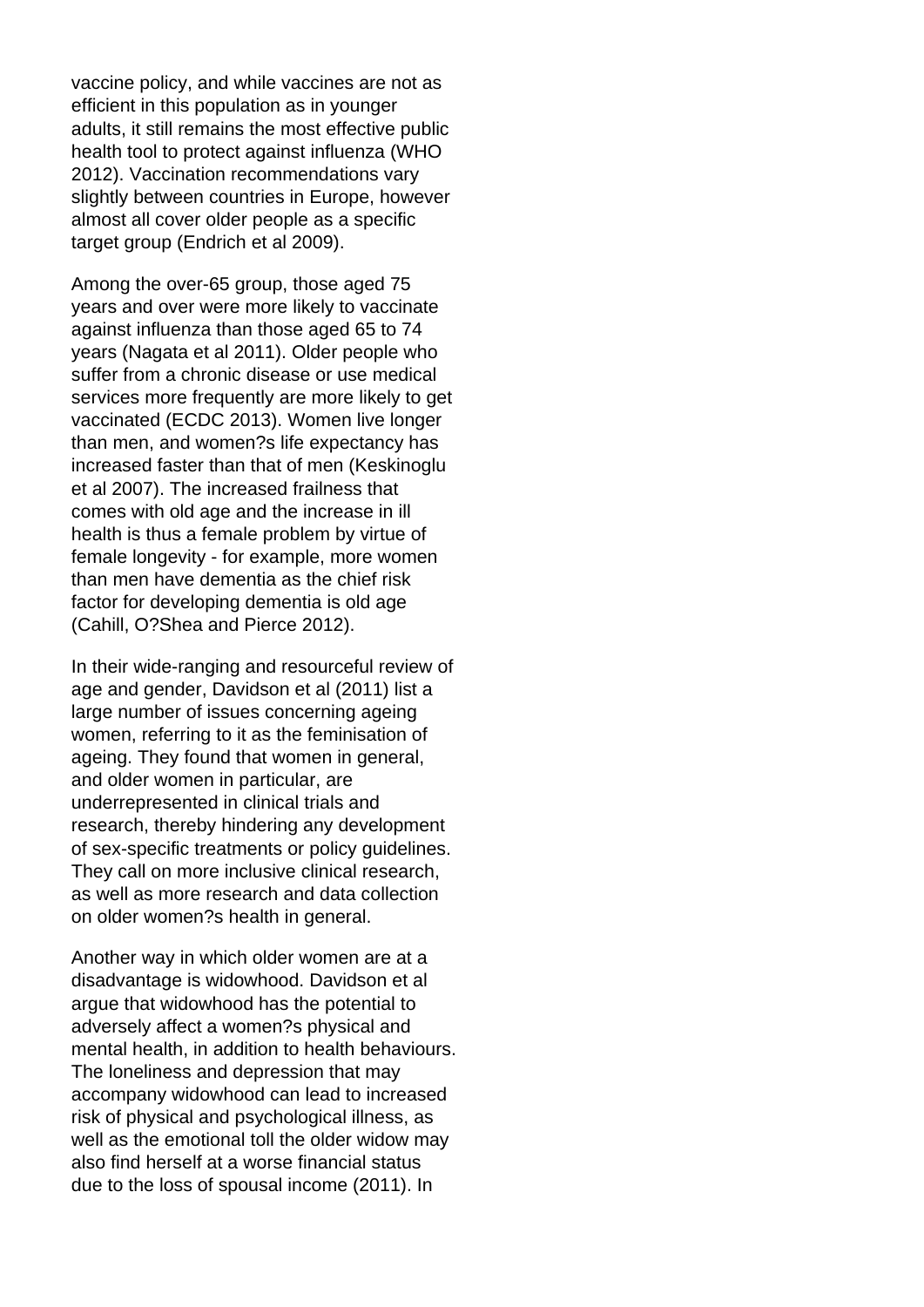an Italian study, windowed and single persons over 65 years old were found to have a lower probability of receiving an influenza vaccination, compared to other persons in their age group (Damiani et al 2007).

Mamelund and Riise Bergsaker (2011) state that as mortality is higher for men than for women, more older women than men live in one-person households. They do not have the advantages that come with social support, and may therefore have a lower likelihood of being vaccinated for seasonal influenza. Their findings show that among married people, older women are active in ensuring their husband gets the influenza vaccine. They also found that older women getting the influenza vaccine were not dependent on their husband?s prior history of vaccination, which was the case for males. However, Mamelund and Riise Bergsaker did not discuss whether this health-seeking behaviour continued when the woman had become a widow.

These gender-based issues are highly relevant in regards to help-seeking behaviour and the vulnerability of older people in general and women in particular of ill health. While Damiani et al (2011) found that socioeconomic differences in influenza vaccination existed among adults in Italy but not among those over 65 years of age, the fact that older people are a major risk group for influenza still remains.

#### **References**

Cahill S, O?Shea, E., Pierce, M. (2012) Creating Excellence in Dementia Care A Research Review for Ireland?s National Dementia Strategy, Dublin and Galway: DSIDC, St James?s Hospital, Trinity College Dublin and ICSG, NUI Galway. Damiani, G., Federico, B., Visca, M., Agostini, F., and Ricciardi, W. (2007) ?The impact of socioeconomic level on influenza vaccination among Italian adults and elderly: A crosssectional study?, Preventive Medicine, 45(5), 373-379.

Davidson, P.M., DiGiacomo, M., and McGrath,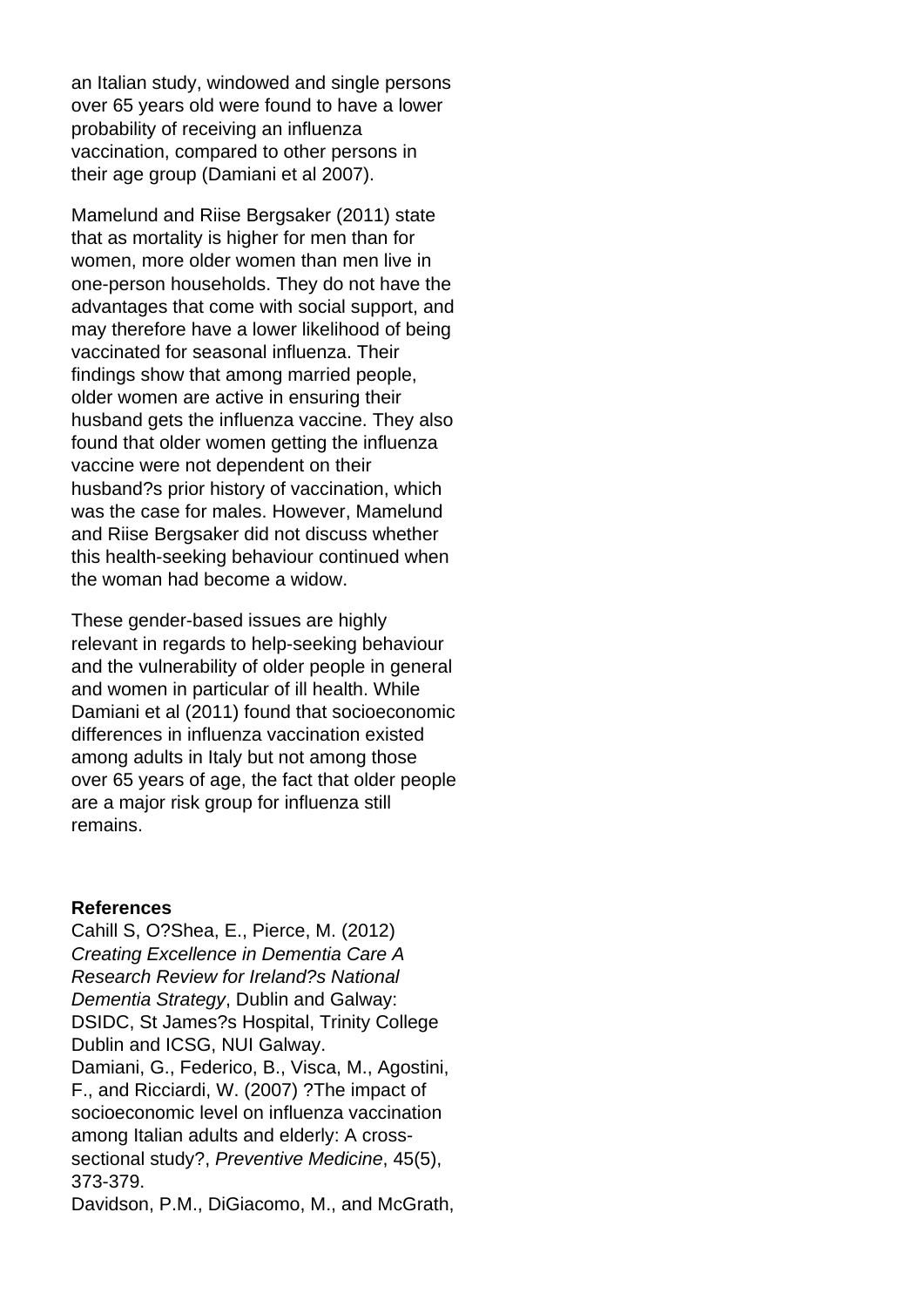S.J. (2011) ?The feminization of aging: how will this impact on health outcomes and services?? Health Care for Women International, 32(12), 1031-1045. Endrich, M.M., Blank, P.R., and Szucs, T.D. (2009) ?Influenza vaccination uptake and socioeconomic determinants in 11 European countries?, Vaccine, 27(30), 4018-4024. European Centre for Disease Prevention and Control (2013) Review of scientific literature on drivers and barriers of seasonal influenza vaccination coverage in the EU/EEA, Stockholm: ECDC. Keskinoglu, P., Ucuncu, T., Yildirim, I., Gurbuz, T., Ur, I., and Ergor, G. (2007) ?Gender discrimination in the elderly and its impact on the elderly health?, Archives of Gerontology and Geriatrics, 45(3), 295-306. Mamelund, S-E, Riise Bergsaker, M.A. (2011) ?Vaccine history, gender and influenza vaccination in a household context?, Vaccine, 29(51), 9441-9450. Nagata, J.M., Hernández-Ramos, I., Sivasankara Kurup, A., Albrecht, D., Vivas-Torrealba, C., and Franco-Paredes, C. (2011) ?Social determinants of health and seasonal influenza vaccination in adults >65 years: a systematic review of qualitative and quantitative data?, BMC Public Health, 13(388), 1-25. World Health Organisation (2012) Vaccines against influenza WHO Position Paper, Geneva: World Health Organisation.

## **Newsletters**

Select the newsletter(s) to which you want to subscribe or unsubscribe.

News from Asset project Responsible Research and Innovation Newsletter Asset PPRB

E-mail \*